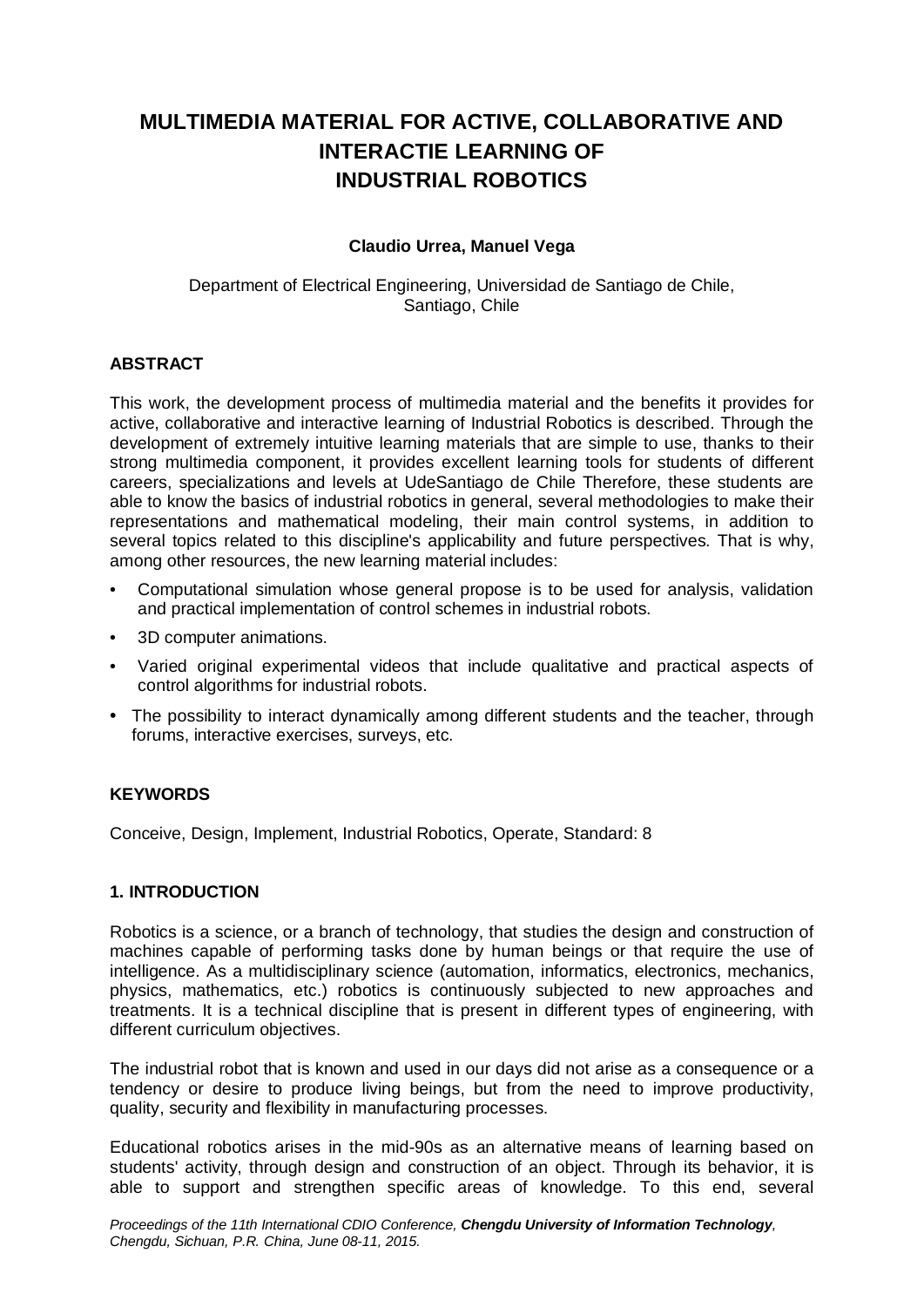technological tools are available as fixed generic platforms that are characterized by their variable programming and others that are more flexible, such as constructive or modular tools that enable easily changing structural and programming components to adapt quickly to the required conditions. Educational robotics is based on a set of teaching activities that develop cognitive skills in the students through robot construction and programming, built and designed for didactic operation, such as: Understanding, analyzing and reflecting on the scope and use of robotics in fun and interactive way. To this end, pre-mounted systems or entities with simple structures are considered. Three levels may be considered in educational robotics, i.e.: Basic, engineering and advanced; those that depend on the objectives to be met, i.e.: Design and/or user, therefore, educational robots may be used by students ranging from primary education to post graduate levels, in different environments, i.e.: Teaching, research, socialization, etc.

International experiences in teaching robotics in the classroom demonstrate that the insertion of educational robotics in teaching practices in university research centers has begun from "robotics literacy." This has to do with the knowledge of basic concepts, as well as the most specific ones related to mathematical representation of machines, computer simulation in equipment, robot archetypes or basic models for industrial assembly, etc. Therefore, this work presents the development of tools for active, collaborative and interactive learning of industrial robotics, which enables personalized and intuitive transition through varied levels of learning in this area of robotics.

# **2. INSTITUTIONAL EDUCATION MODEL**

The Institutional Educational Model of Universidad de Santiago de Chile considers the students' formative process that which gives meaning and purpose to our university work.

As seen in the diagram of Figure 1, considering the student as the center of the formative process, teaching has a primary role, understanding that the construction of knowledge is carried out by a series of mechanisms that consider teacher mediation and students' individual work.



Figure 1. Diagram of the Institutional Education Model

According to the institutional seal, those graduating from Universidad de Santiago de Chile must:

• Work as a team toward a common objective. This implies assuming an active role in organization and distribution of activities, and taking responsibility for task development of their competence and demonstrating a respectful attitude toward the team members.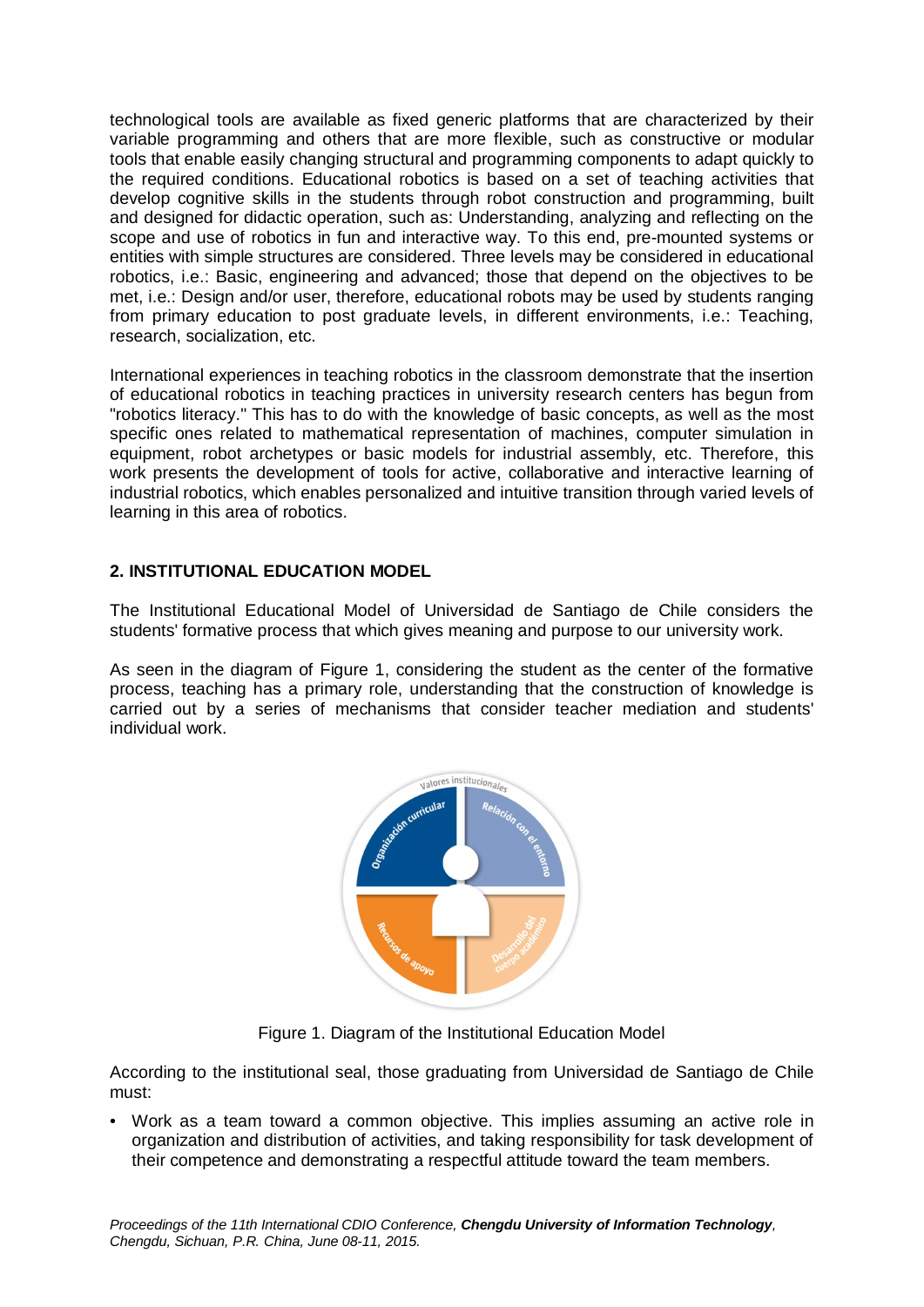- Exercise leadership within the performance environment, being capable of coordinating, directing and monitoring the work of others in a way that is proactive, projective and strategic.
- Autonomously learn the knowledge or skills that are necessary to meet the challenges that are presented in performing their functions, seeking permanent improvement in professional or academic performance.
- Develop a permanent focus on innovation and entrepreneurship in new challenges in the exercise of their professional or academic role, seeking constant improvement of their reality.
- Take on an ethic stance in performing and making decisions in professional, academic and citizenship areas.
- Act based on a principle of social responsibility and citizenship awareness in the exercise of any professional or academic activity.
- Develop full knowledge of their mother language and encourage the knowledge of other languages and general culture of where they are inserted.
- Demonstrate adaptability to conditions and characteristics of different professional or academic scenarios which they may face.

# **3. INDUSTRIAL ROBOTICS IN THE CLASSROOM**

Teaching and learning industrial robotics in the classroom, thanks to the support of the developed multi-media material, allows us to follow the path of pedagogical renewal. Like any change, this requires effort and dedication, with the ultimate purpose of improving the quality of education in local and national settings, because its purpose is to provide knowledge and develop skills needed for the study of this discipline, facilitating reading comprehension and knowledge understanding. This has an important impact on professional, academic and labor, and in students' development, because our personal experience with students in the area of robotics at UdeSantiago and universities abroad have led us to conclude that very early on, these students can behave like scientists and young engineers if they are provided with adequate tools and are allowed to apply basic principles of scientific research such as: Observation, testing, comparing and contrasting phenomena related to robotics, predict functioning and registering individual and collaborative experiences. For the reasons above, this paper presents an improvement in institutional capacity to generate effective learning in graduate and undergraduate students, in the area of industrial robotics, considering all its cross-cutting and multidisciplinary character.

# **4. TEACHING TOOLS DEVELOPED FOR THE CLASSROOM**

Developing tools to facilitate "literacy in industrial robotics" included the design and implementation of new teaching material for active, collaborative and interactive learning in the area of industrial robotics, it present applications and future perspectives. The following was therefore proposed:

- New study textbook to deliver knowledge and tools in a simple and intuitive manner.
- Design and implementation of multimedia resources with original content using: Hiperlinks, 3D animations, etc. to enhance comprehension and understanding the contents of the new textbook.
- Acquire theoretical and practical tools that enable students to distinguish among situations where industrial robotics is applied, such as: Identifying and relating diverse types of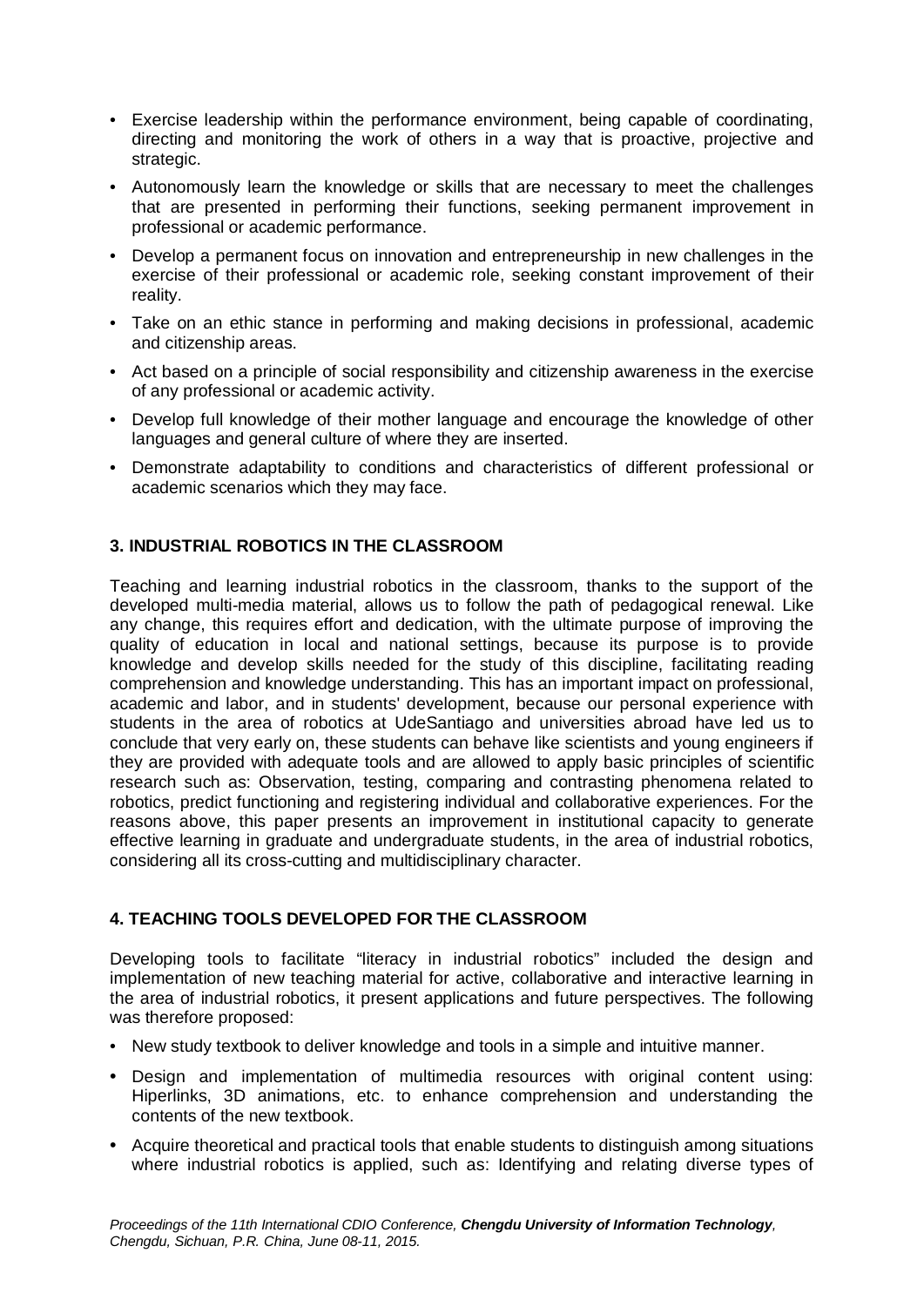industrial robots, available on the global marker, to use them efficiently in specific environments.

• Implement the newly created study material and newly designed multimedia tools, in a multimedia platform.

# **5. DEVELOPMENT STAGES OF THE TEACHING TOOLS**

Stage 1: Creation of a new study textbook in the area of industrial robotics, which includes the following topics:

- Description of industrial robots.
- Kinematics of manipulators
- Dynamics of manipulators
- Path planning and generation
- Control of industrial robots.

Stage 2: Design of: Hyperlinks, image gallery, footnotes, interactive images, 3D animations and other multidimensional links that enhance understanding and comprehension of the contents of the new study textbook.

Stage 3: From the new study textbook created in Stage 1 and all the multimedia material developed in Stage 2, in this stage, the process required to implement these contribution took place, uploading its contents to a multimedia platform.

Stage 4: Tests and validations of the results of the implementations.

## **6. IMPLEMENTATIONS OF THE TEACHING TOOLS**

According to the proposed stages in developing the teaching tools in the above section, a summary of these implementations is presented:

After the creation of a new study textbook that included the topics of the industrial robotics area described in "Stage 1" a multimedia work platform called "MOODLE 2.0" (Modular Object-Oriented Dynamic Learning Environment), a virtual educational environment web application and that helps educators create online learning communities to transfer knowledge of robotics. The reason for choosing this multimedia platform is that its design is based on constructivist teaching, where knowledge is constructed in the mind of the student, instead of being transmitted without changes from books or through teaching, and in collaborative learning. Teachers using this multimedia platform create a student-centered environment that helps students build knowledge based on their own skills - but considering the contributions delivered by the teacher- instead of the teacher simply publishing and transmitting the information he or she considers the students must know. Another advantage of using this multimedia platform is that it allows for group interaction and, at the same time, it allows for private conversations among the students.

This multimedia tool may be accessed at the following web address: http://www.udesantiagovirtual.cl/moodle2/login/index.php, where students registered in this course must enter using their own "user name" and "password." After entering, the student will see the following screen: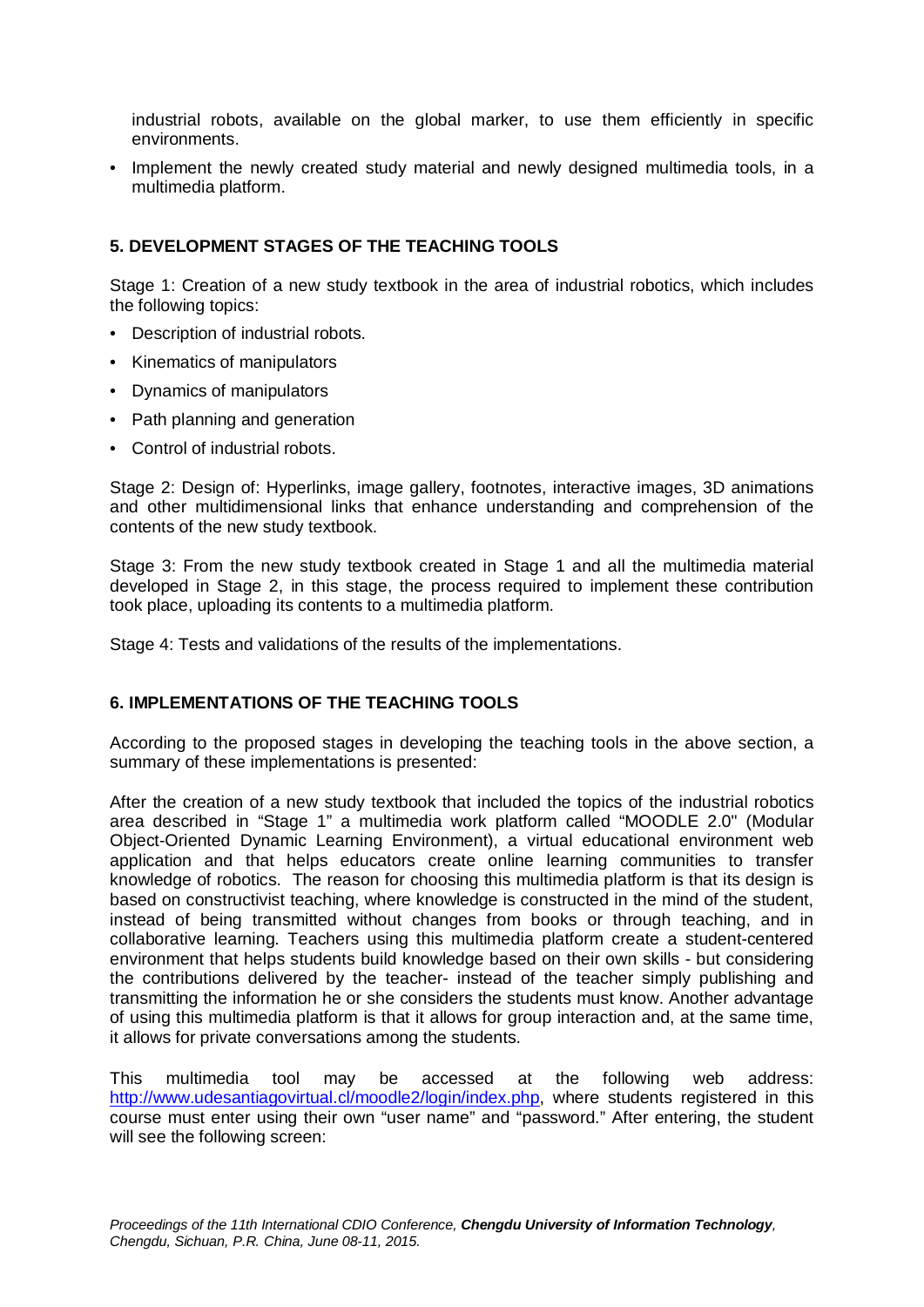

Figure 2. "Welcome" Screen

As seen in Figure 2, the student may choose either Links of academic interests, wikis on robotics (information relevant to the diversity of robotics, including history, technology, etc.), chapters with course contents, etc.

Once the students select to visit the course contents, if they choose the first chapter, or any other chapter, the screen shown in Figure 3 will appear, where information may be read directly from the screen or it may be downloaded in .pdf format to be studied later. Each chapter has hyperlinks for further in-depth study of each stage; however, this will depend on the emphasis that is desired for each topic within the vast range of knowledge considered for this tool for "literacy in industrial robotics."



Figure 3. "General Introduction and Basic Concepts" Screen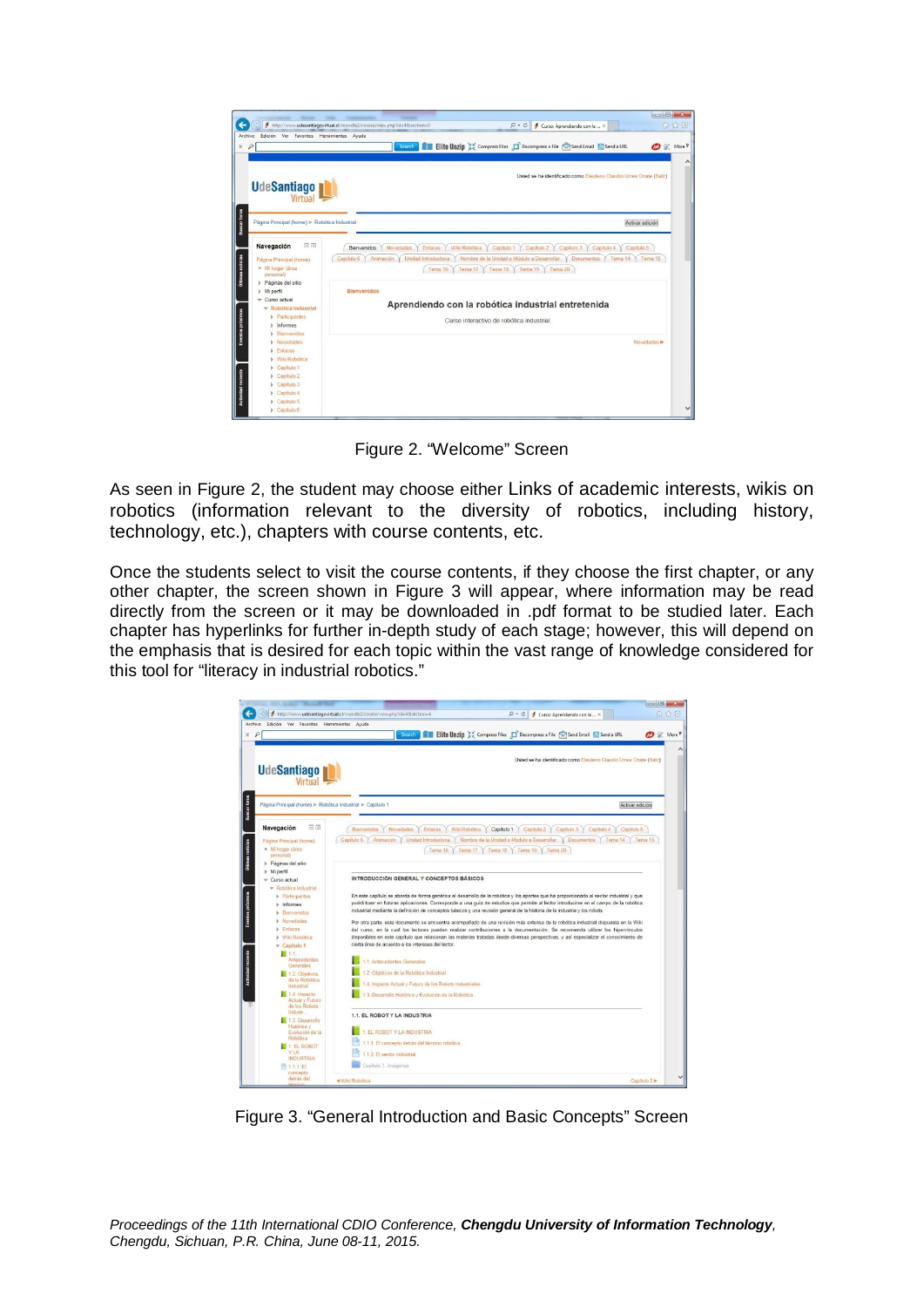Figure 4 shows the hyperlinks related to other areas of robotics, enabling students to achieve learning beyond industrial robotics itself, according to their own autonomy and personal interest in this science.



Figure 4. Screen with hyperlinks toward types of android robots

Periodical maintenance of this learning tool is carried out, considering updates and improvements according to scientific progress in robotics and suggestions provided by the users themselves (students).

# **7. RESULTS OBTAINED**

Design and implementation of new interactive study material that stimulates active, collaborative and interactive autonomous learning, mainly in the area of industrial robotics, present applications and future perspectives, done simply and intuitively and in a nonencrypted manner. This possibility of interacting dynamically among diverse students and teachers is carried out through forums, interactive exercises, surveys, etc. This learning has an important impact on the formative process of students thanks to the acquisition of theoretical and practical tools that enable them to distinguish among situations in which industrial robotics participate within the national and international reality.

## **8. EXPECTED IMPACTS**

- Consolidation of a teaching-learning process related to the integral training approach of graduate and undergraduate students, thanks to the access of the latter to simulators and computer animations of industrial robots, etc., that allow them to safely interact with the world of robotics and all its potential.
- Increase student retention rates, thanks to the active, collaborative and interactive process that is more fun and motivational than listening to teacher lectures.
- Graduates with improved labor insertion.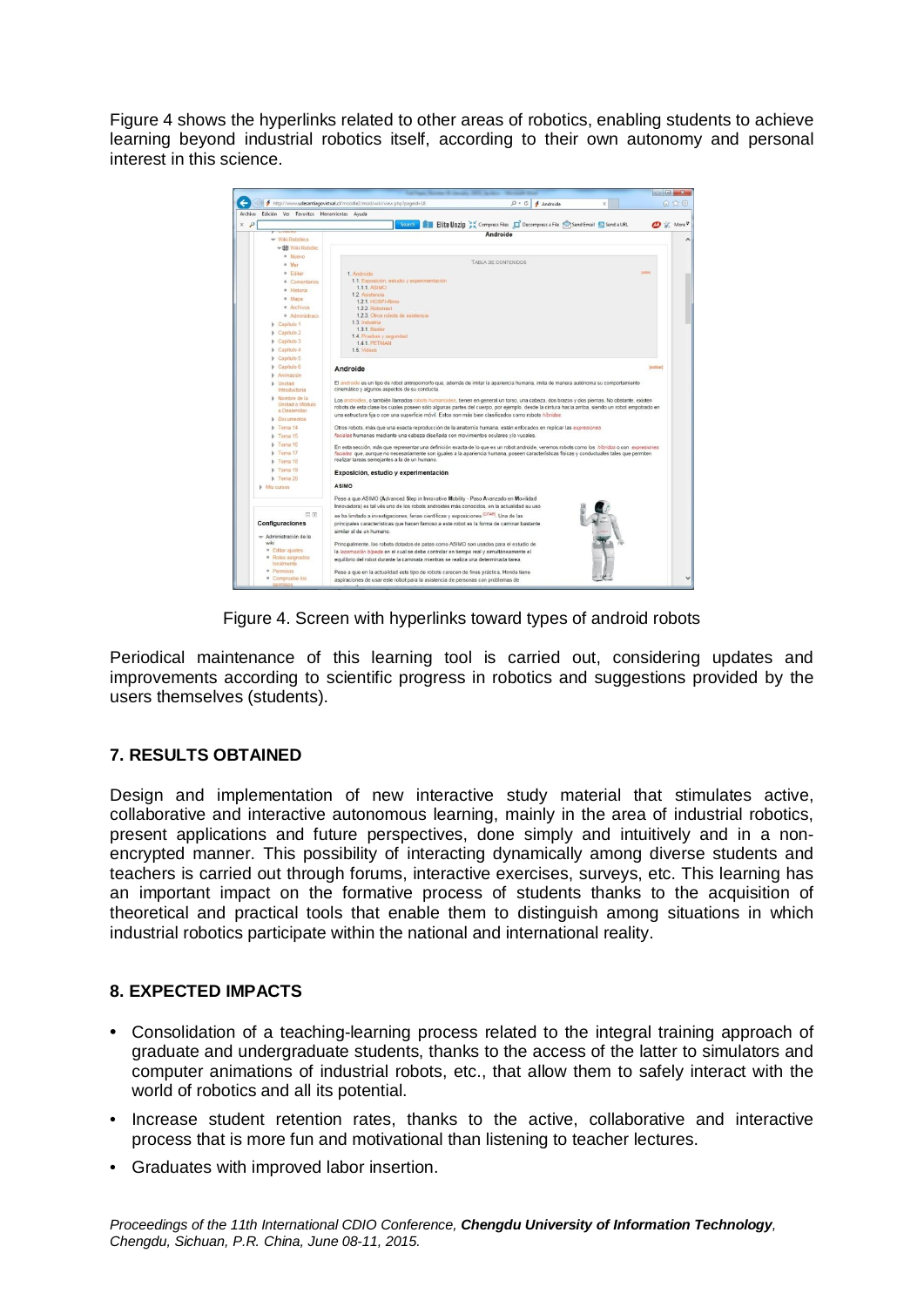- Effectively contribute with a set of attributes that must constitute a basic part of graduates' profile, in order for them to distinctly contribute to the country's development (Institutional Seal).
- Contribute to continuous strengthening of the institutional activities of Universidad de Santiago de Chile.

#### **9. CONCLUSIONS**

Teaching and learning are central aspects that must be valued according to new cultural scenarios, which demands continuous renovation of teaching practices, considering diversity and inclusion of the student body, arising from the development of their academic talent.

Considering the student as the center of the formative process, teaching has a primary role, understanding that the construction of knowledge is carried out by a series of mechanisms that consider teacher mediation and students' individual work.

Teaching robotics in the classroom, thanks to the support of the developed multi-media material allows us to follow the path of pedagogical renewal. Like any change, this requires effort and dedication, with the ultimate purpose of improving the quality of education in local and national settings, because its purpose is to provide knowledge and develop skills needed for the study of this discipline, facilitating reading comprehension and knowledge understanding. This has an important impact on professional, academic and labor, and in students' development.

In general, students can behave like scientists and young engineers early on, if they are provided with adequate tools and are allowed to apply basic principles of scientific research such as: observation, testing, comparing and contrasting phenomena related to robotics, predict functioning and registering individual and collaborative experiences. For the reasons above, this paper presents an improvement in institutional capacity to generate effective learning in graduate and undergraduate students, in the area of industrial robotics, considering all its cross-cutting and multidisciplinary character.

#### **BIBLIOGRAPHIC REFERENCES**

Acuña, A. (2004). *Robótica y aprendizaje por Diseño.EDUCACIÓN AÑO XLVIII- XLIX*, 139-140, I-II. http://www.educoas.org/portal/bdigital/lae-ducacion/home.html

Alimisis, D. (2012). *Robotics in Education & Education in Robotics:Shifting Focus from Technology to Pedagogy*, In Proceedings of the 3rd international conference on Robotics in Education, RiE2012.September 2012, pp. 7-14. MatfyzPress, Czech Republic.

Angulo, J. M. (1996). *Robótica Práctica: Tecnología y Aplicaciones*, 4<sup>th</sup>edition, Paraninfo, Madrid, Spain.

Andeen, G. (1988). *Robot Design Handbook*, McGraw Hill, New York, USA.

Ángeles, J. (1997). *Fundamentals of Robotics:Mechanical System, Theory, Methods and Algoritms*, Springer, New York, USA.

Arratia, J. (1985). *Introducción a la Robótica industrial*, Instituto Profesional de Valdivia, Departamento de Electricidad, Valdivia, Chile.

Asada, H.(1986). *Robot Analysis and Control*, John Willey, New York, USA.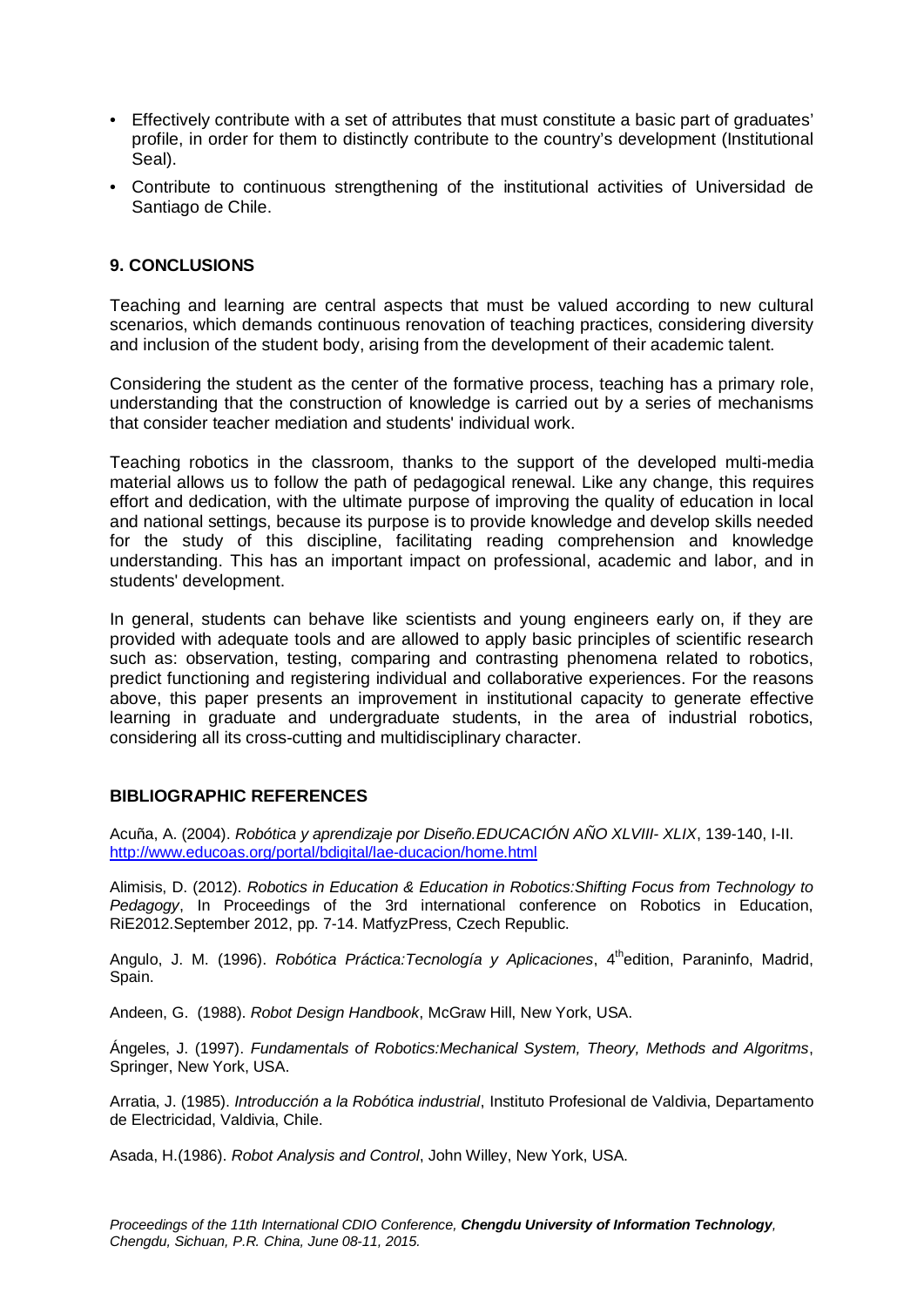Asociación de Robótica Educativa Complubot (2014). *Complubot*, EducaMadrid, Madrid, Spain. http://complubot.educa.madrid.org/nosotros/nosotros\_index.php?seccion=nosotros

Barrientos, A. (1997). *Fundamentos de Robótica*, 1<sup>st</sup> edition, McGraw Hill, Madrid, Spain.

Brady, M. (1982). *Robot Motion: Planning and Control*, MIT Press, Cambridge, England.

CEAR (2014). *Robótica Educativa*, Centro de Estudios de Argumentación y Razonamiento, Universidad Diego Portales, Santiago, Chile. http://www.cear.udp.cl/docencia/robotica-educativa/

Craig, J. (1988). *Adaptive Control of Mechanical Manipulators*, Addison-Wesley, New York, USA.

Craig, J. (1989). *Introduction to Robotics Mechanics and Control*, Addison-Wesley, New York, USA.

Critchlow, A. (1985). *Introduction to Robotics*, McMillan, New York, USA.

Engelberger, J. (1985). *Los Robots Industriales en la Práctica*, Deusto, Bilbao, Spain.

Ferrada, P. (2014). *Robótica Educativa*,Universidad de Concepción, Concepción, Chile. http://www.roboticaeducativa.udec.cl/

Fu, K. (1988). *Robótica:Control, Detección, Visión e Inteligencia*, 1<sup>st</sup>edition, McGraw Hill, Madrid, Spain.

Fulle, J. (1991). *Robotics:Introduction, Programming, and Projects*, 3<sup>rd</sup>edition, Macmillan, New York, USA.

Gatica, N.; Ripoll, M. and Valdivia, J. (2005*). La Robótica Educativa como Herramienta de Apoyo Pedagógico*. *Las TIC en el Aula*, Madrid:Anaya, Spain.

Groover, M. (1989). *Robótica industrial:Tecnología, Programación y Aplicaciones*, McGraw Hill, Madrid, Spain.

Grupo SIRP (2014). *Robótica el Descubierto, Licencia CreativeCommons 3.0*.Plantilla Picture Window.http://solorobotica.blogspot.com/p/proyectos-de-robotica-educativa.html

Harrison, D. (1986). *Robots:Su Estudio con Ayuda del Ordenador*, Anaya, Madrid, Spain.

IRE (2014). *Taller de Robótica Escolar*, Interescolar de Robótica Educativa, Chile. http://www.interescolarderobotica.cl/

Kelly, R. (2005). *Control of Robot Manipulators in Joint Space*, 1<sup>st</sup> edition, Springer Verlag, London.

Klafter, R. (1989). *Robotic Engineering:An Integrated Approach*, Engledwood Cliffs, New York, USA.

McComb, G. (2001). The Robot Builder's Bonanza, 2<sup>nd</sup> edition, McGraw Hill, New York, USA.

Merino, E. (2014). *Robot educativo mOway*, EDUTEKA, Portal Educativo gratuito de la Fundación Gabriel Piedrahita Uribe (FGPU), Cali, Colombia. http://www.eduteka.org/moway.php

ivoox(2014). *Robótica Educativa como herramienta para desarrollo de competencias*,ivooxaudioKiosko, Barcelona, Spain. http://www.ivoox.com/robotica-educativa-como-herramienta-para-desarrollo-competencias-audiosmp3\_rf\_1635795\_1.html

Murray, R. (1994). *A Mathematical Introduction to Robotic Manipulation*, CRC Press, Boca Raton.National Aeronautics and Space Administration (2014).*Educational Robotics Matrix*, National Aeronautics and Space Administration (NASA), USA.

*Proceedings of the 11th International CDIO Conference, Chengdu University of Information Technology, Chengdu, Sichuan, P.R. China, June 08-11, 2015.*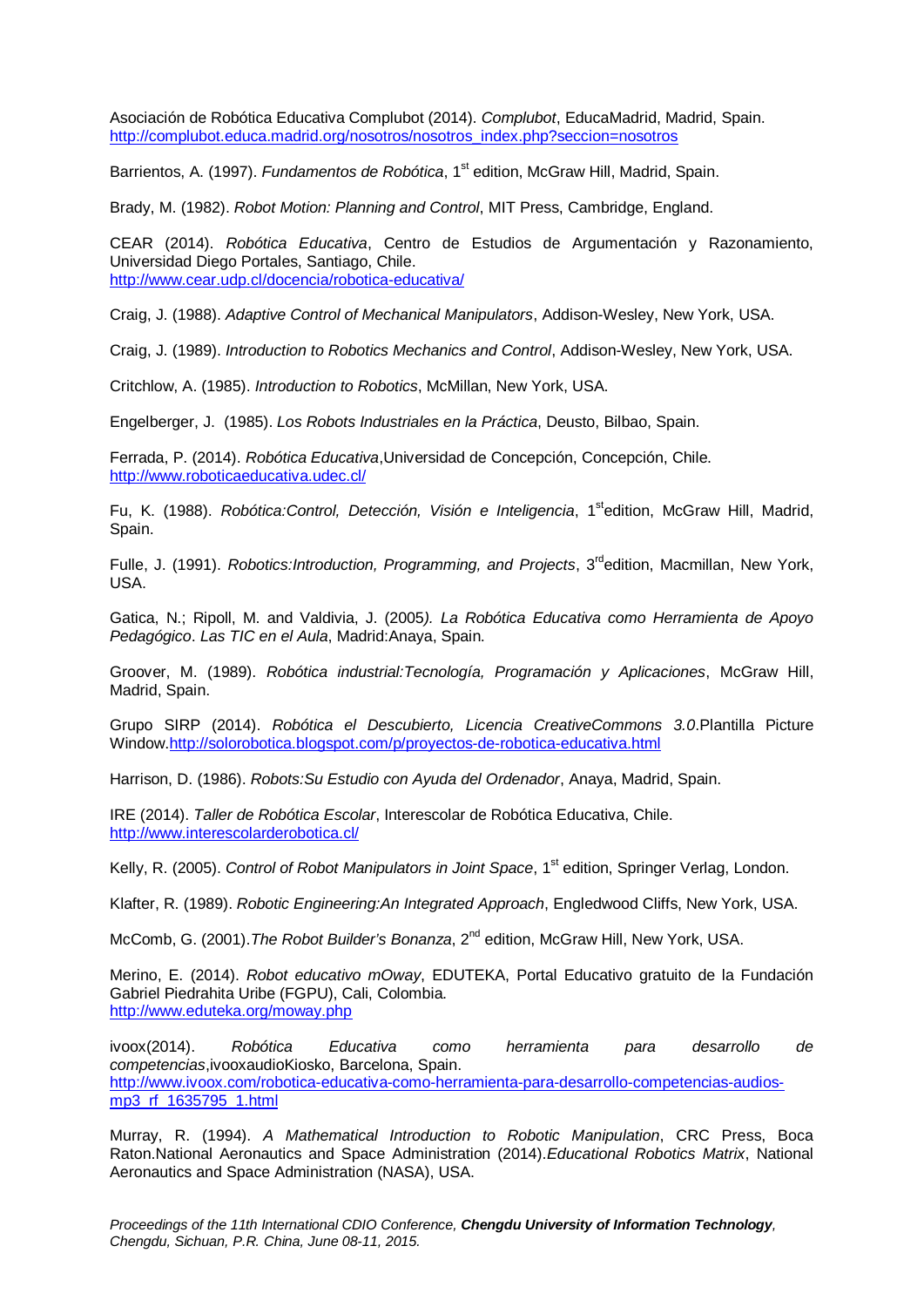http://robotics.nasa.gov/edu/matrix.php

Nehmzow, U. (2000). *Mobile Robotics:a Practical Introduction*, Springer-Verlag, London.

Niku, S. (2001). *Introduction to Robotics:Analysis, Systems, Applications*, Prentice Hall, New Jersey, USA.

PerúEduca (2014). *Robótica Educativa*, Ministerio de Educación, Peru. https://sites.google.com/site/roboticamed/

Pires, J. (2006). *Welding Robots:Technology, System Issues and Applications*, Springer Verlag, London.

Pires J. (2007). *Industrial Robots Programming:Building Applications for the Factories of the Future*, Springer Verlag, New York, USA.

Rentaría, A. (2000). *Robótica industrial: Fundamentos y Aplicaciones*, 1<sup>st</sup> edition, McGraw Hill, Madrid.

Reyes, F. (2011). *Robótica:Control de Robots Manipuladores*, Marcombo, S.A.Alfaomega.

Robotero RO-BOTICA (2014).*Robótica educativa para educadores y pedagogos*, ROBOTEROS.com La Red Social de Robótica Personal, Barcelona, Spain. http://roboteros.com/group/robotica-educativa-para-educadores-y-pedagogos

Robótica Educativa de México S.A. (2014).*Róbo-Ed*, Escuelas Róbo-Ed, Mexico. http://roboticaeducativa.com.mx/

Sánchez, M. (2004). *Ambientes de Aprendizaje con Robótica Pedagógica.Tecnologías de Información y Comunicaciones para la Enseñanza Básica y Media*. http://www.eduteka.org/RoboticaPedagogica.php

Sandler, B. (1999). *Robotics:Designing the Mechanism for Automated Machinery*, 2<sup>nd</sup> edition, Academic Press, San Diego, USA.

Schilling, R. (1990). *Fundamentals of Robotics:Analysis and Control*, Prentice-Hall, New York, USA.

Schmitt, N. (1988). *A Fondo:Robótica y Sistemas Automáticos,* Anaya Multimedia, Madrid, Spain.

Sharon, D. (1987). *Robotics and Automated Manufacturing*, 1<sup>st</sup> edition, Pitman Publishing, London.

Spong, M. (1993). *Robot Control:Dynamics, Motion Planning, and Analysis*, Institute of Electrical and Electronics Engineers, New York, USA.

Spong, M. (1989). *Robot Dynamics and Control*, John Wiley & Sons, New York, USA.

Spong, M. (1989). *Robot Modeling and Control*, John Wiley & sons, New York, USA.

RobotShop (2014). *Robotics Education*, RobotShop, USA, Canada & Europe. http://www.robotshop.com/en/robotics-education.html

Thomas, D. (1991).*Planning and Control*, M. Kaufmann Publishers, California, USA.

The Robotics Academy (2014).*LEGO, the LEGO logo and MINDSTORMS*, The National Robotics Engineering Center, Carnegie Mellon University, Pittsburgh, USA. http://www.education.rec.ri.cmu.edu/

The Robotics Education & Competition Foundation (2014). *Inspiring students, one robot at a time*, The Robotics Education & Competition Foundation (REC), Rockwall, Texas, USA. http://www.roboticseducation.org/